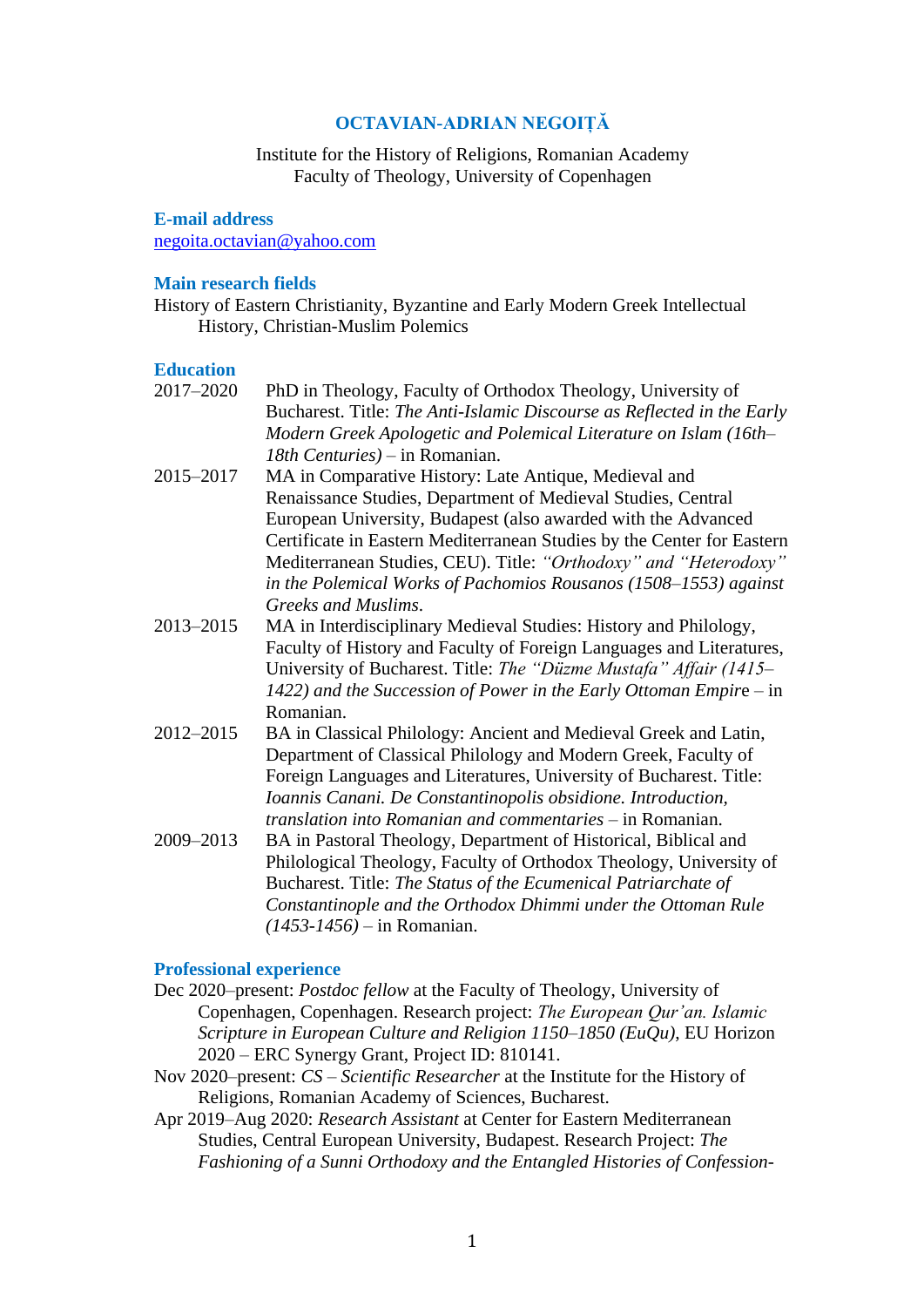*Building in the Ottoman Empire, 15th–17th Centuries*, EU Horizon 2020 – ERC Consolidator Grant, Project ID: 648498.

- Jan 2018–Dec 2019: *Research Assistant* at the Institute for Research in the Humanities: A Research Division of the Research Institute of the University of Bucharest (IRH–ICUB). Research Project: *The Mental Imagery of Eastern Christianity and Islam According to Western Travel Descriptions during the Second Half of the 16th Century*. Contract (25/2017) PN–III–P4–ID–PCE– 2016–0628.
- Jan–June 2018: *Substitute Teacher* for Ancient and Medieval Greek and Latin at the Orthodox Theological High School "Nifon Mitropolitul", Bucharest.

## **Research projects and grants**

- Oct–Nov 2018: *Principal investigator* of the research project: *The Status of the Orthodox Greek Communities of the Ottoman Empire during the Age of Confessionalization (16th–17th Centuries)*. Contract: PN–III–P1–1.1– MC2018–0930. Financed by UEFISCDI – Romanian Government.
- Feb–March 2018: *Principal investigator* of the research project: *The Anti-Islamic Discourse as Reflected in the Greek Apologetic and Polemical Treatises against Islam (16th–18th Centuries)*. Contract: PN–III–P1–1.1–MC2017– 2525. Financed by UEFISCDI – Romanian Government.

#### **Fellowships**

June–Nov 2019: *Doctoral Fellow* at Leibniz-Institut für Europäische Geschichte, Mainz. Mentor: Prof. Mihai-D. Grigore.

### **Professional service (membership)**

- Feb 2020–present: Romanian Society for Byzantine Studies, Romanian Academy of Sciences, Bucharest
- Nov 2018–present: Center for Medieval Studies, Faculty of History, University of Bucharest
- Aug 2017–present: Member/Secondary proposer of COST Action Proposal *Islamic Legacy: Narratives East, West, South, North of the Mediterranean (1350- 1750)*. Proposal: OC-2017-1-22157.
- Sept 2015–June 2017: Junior Fellow, Center for Eastern Mediterranean Studies, CEU, Budapest (Oct 2016–June 2017: Junior Member Representative).

# **Publications**

#### **Edited books**

Vasile Grecu, *Byzantinische und neugriechische Forschungen*, ed. Octavian-Adrian Negoiță, coll. *Bibliothèque de l'Institut d'Études Sud-Est Européennes* 9. Brăila: Editura Istros, 2020, 345 p.

## **Articles in journals**

"A Very Good and Dear Friend: Is Panagiotis Nikousios the Author of the Mournful Story concerning the Unjust Death of the Grand Postelnic Constantine Cantacuzenus?" *Byzantine and Modern Greek Studies* 44.2 (2020): 276–288.